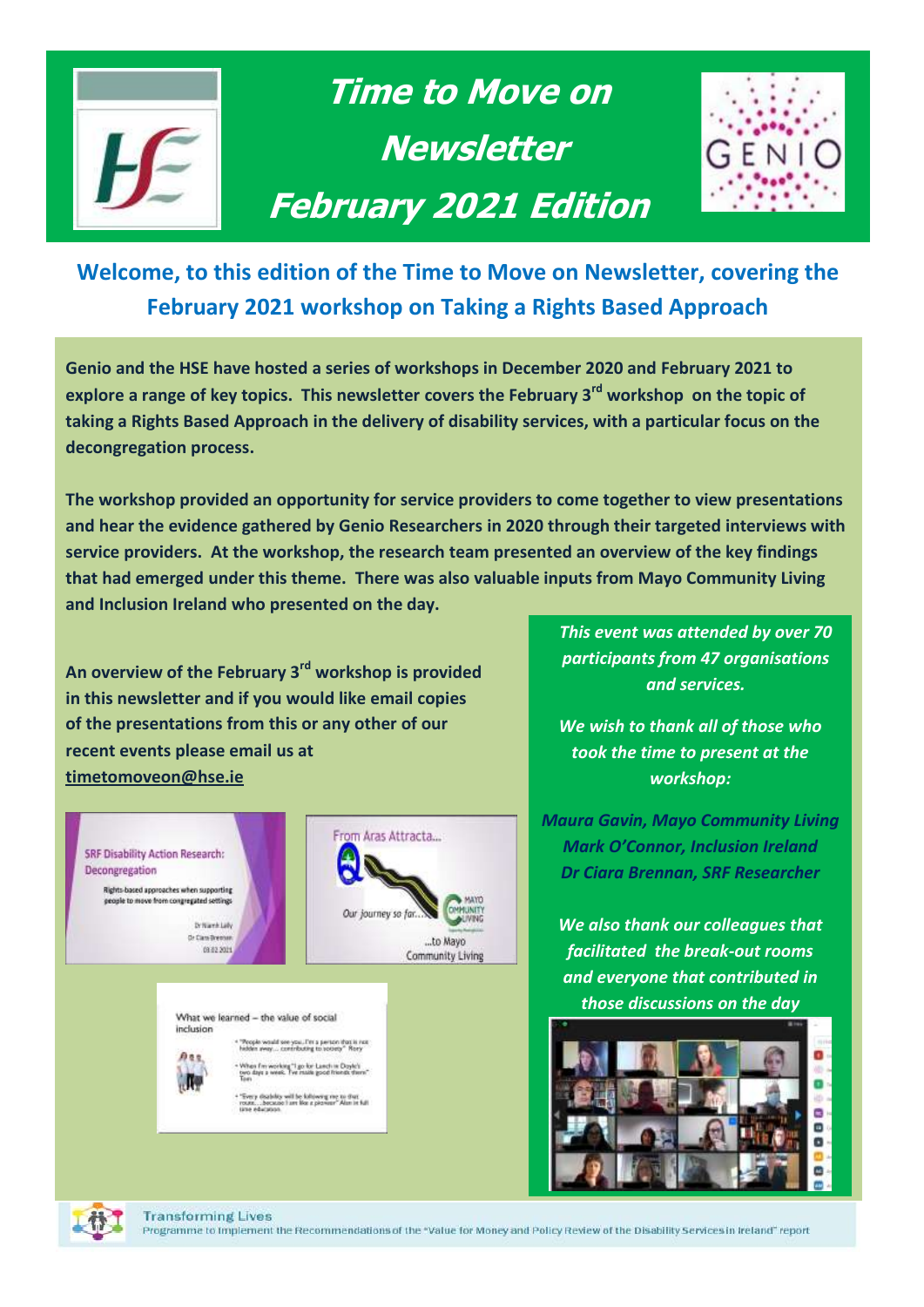## *What the research tells us about .....*

*The gaps between human rights theory and what is happening in practice*

## **This is a challenging for services and staff in terms of: congregated settings to the community**

- **Explore the Understanding the national drivers** and the role that staff play in developing a right staff play in developing a right staff play in developing approach to service provision of the service provision of the se
	- Implementing a top-down national policy on decongregation
	- Enabling drivers for practice where there is a gap between theory and practice
	- Navigating the regulatory and policy environment- HIQA, government policy, UNCRPD

**Consider what rights-based approaches are being taken when supporting people to move from** 

#### **The research gives us examples of what is happening from a staff perspective:**

| <b>Where we see Rights Infringements</b>                                                                                                        | Where we see good Human Rights practice                                                                                      |
|-------------------------------------------------------------------------------------------------------------------------------------------------|------------------------------------------------------------------------------------------------------------------------------|
| Congregated settings have a significant impact<br>on residents behaviour, lifestyle and wellbeing                                               | Leadership that recognises challenges &<br>supports the dismantling of inappropriate<br>practice                             |
| Issues of staff being "oblivious" due to a level of<br>institutionalisation, which means practice does<br>not uphold human rights               | Personal accountability of individual staff<br>- moving away from group think<br>- away from the way things were always done |
| There are some abysmal living conditions<br><b>UNCRPD Article 28</b>                                                                            | Reduction in medication - looking at the<br>causes of behaviour and managing those<br>rather than the behaviour              |
| "The right of persons with<br>disabilities to an adequate standard<br>of living for themselves and their                                        | Nipping poor performance in the bud                                                                                          |
| families, including adequate food,<br>clothing and housing, and to the<br>continuous improvement of living<br>conditions"                       | <b>Mayo Community Living:</b><br><b>Reflections on Building the Foundations for</b>                                          |
| Management buy-in and support                                                                                                                   | a Rights Based Approach                                                                                                      |
| Identifying the mission, vision & values to promote and uphold a rights based service<br>Teams hold a firm belief and commitment to the project |                                                                                                                              |

- Supporting staff development to adopt the new mission and vision
- Recognising it is a massive piece of work with staff
- **•** Disability is not a defining feature. We are all people first
- **•** Focus on language & pay a lot of attention to it
- Rights and entitlements as a citizen
- How our lives look different to the people we support
- Recognise the devaluation of people and what we can do about it

*What do we call people? We call them people.*



rogramme to implement the Recommendations of the "Value for Money and Policy Review of the Disability Services in Ireland" report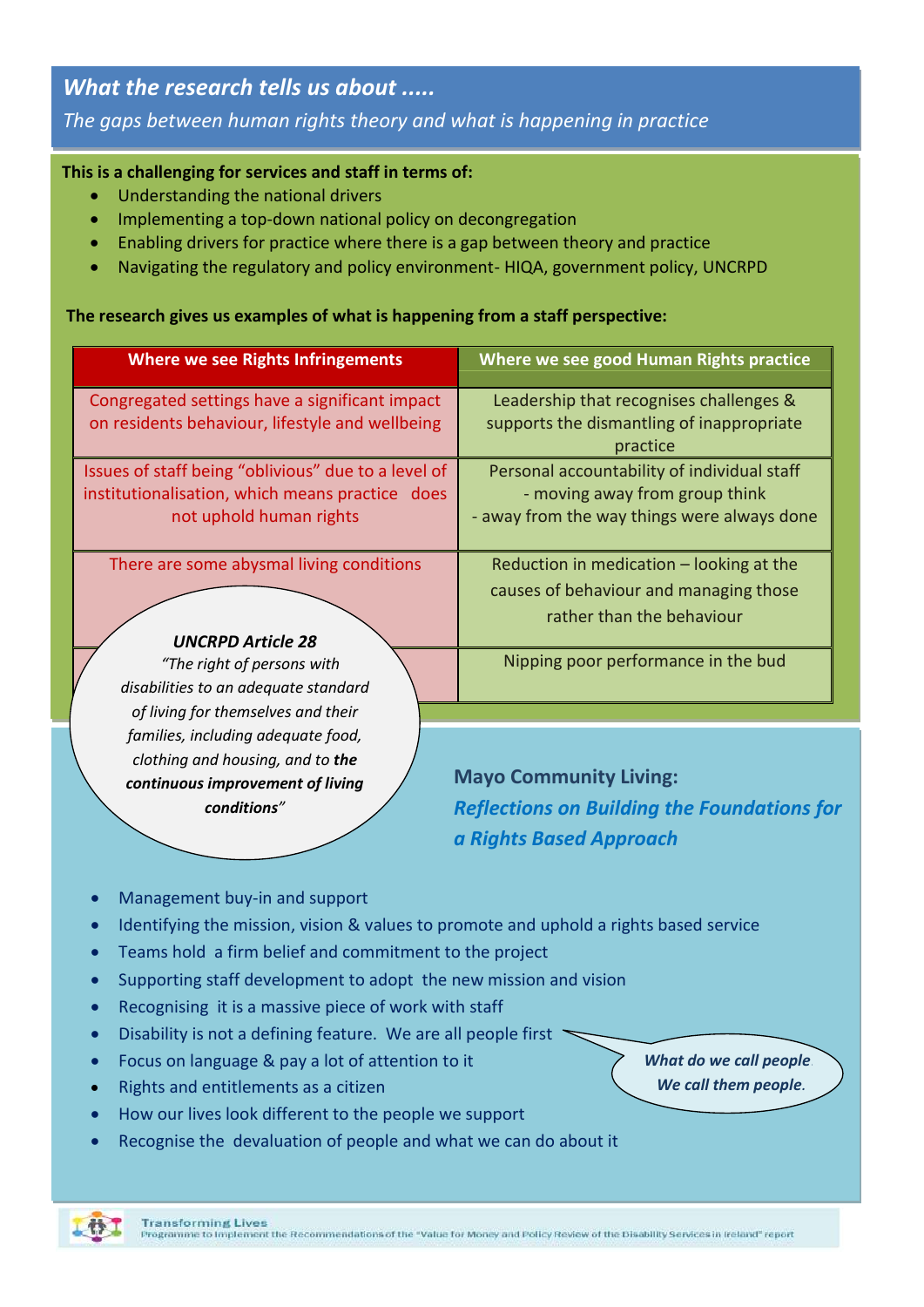## *What the research tells us about .....*

*The rights-based approaches being taken when supporting people to move from congregated settings to the community* 

#### **The research highlighted where services:**

- Focus on staff strengths and taking a collaborative approach as a team
- Have a stand-alone transition team with requisite skills & training
- Matching the needs and preferences in new community homes- involving staff, families, and the person throughout the process
- Pursuing personalisation regardless of a person's ability to express their preferences verbal.
- Following a meaningful discovery process to capture what the person wants "some people want to move with their pals, but sometimes it isn't what they want"

**Mayo Community Living** *Reflections on getting started with a Rights Based Approach*

#### **Enabling the practical changes for People**

- People registering with a GP
- Choosing their pharmacy
- Applying for social housing
- Taking up a tenancy with an AHB
- Getting Photo ID, & Public Services Card
- Getting a full Medical Card
- Having a keys to their own home and their rooms
- Having a safe in their rooms

#### **Working with the People we support**

- A lot of consultation with residents, asking people what the want.
- Building Profiles and capturing individual stories : Getting to know people in a different way
- Looking at peoples history- who are they, their family, their background
- Focussed on what practically in a person's life is nonnegotiable
- Focussing of roles rather than "time filling"
- Independent advocacy for those that needed it
- People supported to have more of a say weekly meetings
- Easy read documents, complaints and feedback forms

#### **Supporting Staff & Culture change**

- Intentionally looking at language
- Finding champions of change in the organisation
- Set about supporting staff recognise the efforts before the process
- Don't label "everything old is bad, everything new is good"
- Human rights training for staff
- Human rights policy and committee
- Staff supervision and training
- Operational and transition work need to be kept separate to keep it all on track
- Closing of centralised services provided opportunities of "everyday services"- cooking in the home even in the houses on the campus

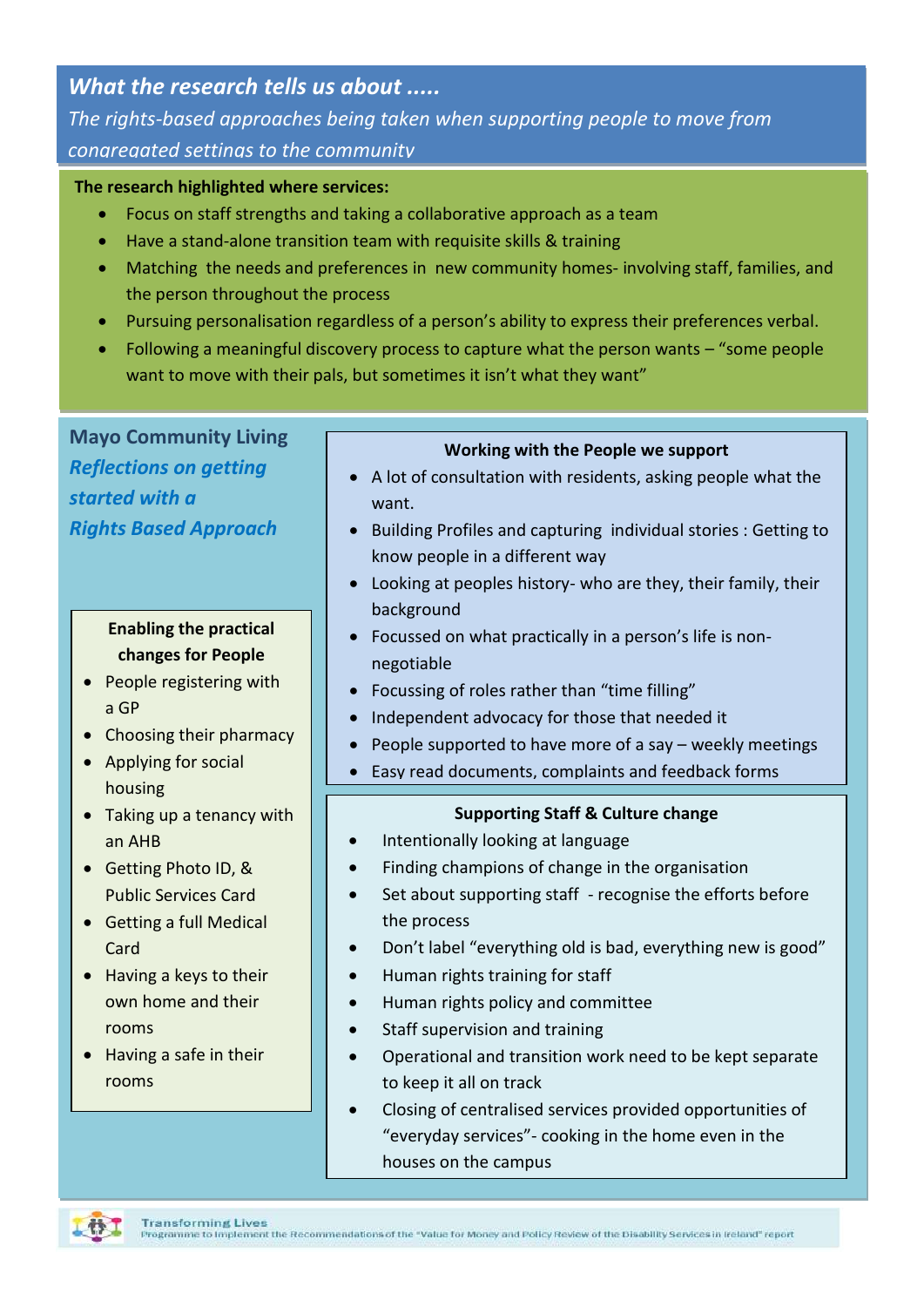*What the research tells us about ..... the role that staff play in developing a rights-based approach to service provision*

The research **highlighted the views of** staff and managers on the role they play:

- It is fundamental that all people are recognised as rights holders
- Moving from being protective to stepping back to enable independence
- It is a balancing act to encourge choice and preference, promote rights but keep someone safe
- Addressing culture, " lifting shackles of institutional settings"
- Creating safe spaces for staff to reflect
- Support and sustain the process and make sure it is moving forward
- It is humbling to discovery how little we knew about people

*We knew a lot about peoplediagnosis, labels, medical history. But we did not know the person*

#### *UNCRPD Article 12*

*"Persons with disabilities have the right to recognition everywhere as persons before the law"… "safeguards shall ensure that measures relating to the exercise of legal capacity respect the rights, will and preferences of the person, are free of conflict of interest and undue influence, are proportional and tailored to the person's circumstances".*

#### **Mayo Community Living**

#### *Reflections on the role of staff and embedding a Rights Based Approach*

#### **For the people we support, we must recognise:**

- Lots of work can and should be done before people moveenhancing their QOL in interim
- Need to ask the right questions, but it is an ongoing process that never ends. There are always new questions and things to learn
- People change their minds! Nothing is stagnant and people make choices that are easy rather than what they really want, so we need to support ongoing moves.

*There are 33 bathrooms in the new homes and no two have the same tiles!*

#### **Supporting the ongoing journey:**

- Support people to show up as customers, consumers in the community
- Promote personal development and working on a culture to promote positive risk- having time alone, travelling independently.
- Celebrate successes and reflect
- Pay attention to how homes " stand out" in the community: bright lights on all the time, bins left out, lots of cars in the driveway
- Identify your "*Go To"* people: who to ask when you don't have the answers
- Supporting people to live a good life as a member their community
- Avoid institutions of one

*Decongregation is a daunting but very rewarding journey.*

*No two journeys are the same.*